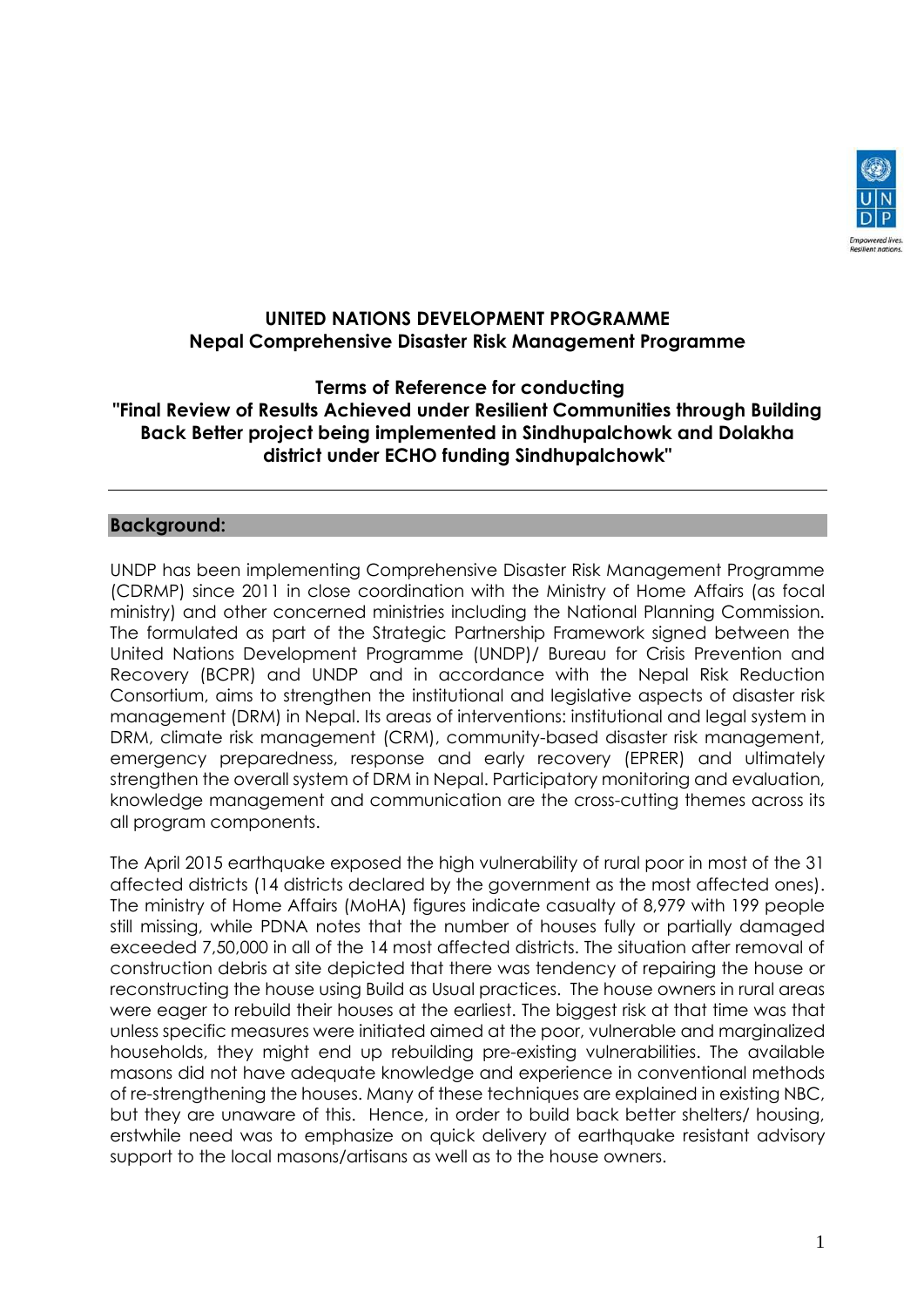UNDP through its Comprehensive Disaster Risk Management Programme (CDRMP) mobilized its resources to raise awareness on safer reconstruction through different initiatives like Mobile Technological Clinics (MTC) campaigns in Dolakha, Sindhupalchowk, Gorkha and other districts, organizing Rural Housing Technology competition among private Engineers and consulting firms with partnership with Nepal Engineering Council (NEC), training to over 700 Engineers on rapid visual assessment and others. Besides, CDRMP supported the three municipalities namely Chautara and Melamchi of Sindhupalchowk and Panchkhal of Kavre districts for safer reconstruction.

With funding support from ECHO, UNDP under CDRMP started the project entitled "Resilient Communities through Building Back Better in Districts most severely affected by 2015 Earthquake", in May 2016 in the erstwhile 5 VDCs each in Sidhupalchowk and Dolakha districts with specific focus on the poor and vulnerable people in the rural areas, to equip them with knowledge, skills and resources to rebuild in a resilient manner reducing their vulnerabilities in the process.

The project basically is focused on three outputs: preparation of reconstruction action plans of the fives VDCs in the two districts, training of 450 masons through on-the-job training to construct 40 technology demonstration houses and providing sociotechnical support to the house-owners through the Awas Nirman Sathis and Mobile Technology Clinics in ensuring earthquake safe features during reconstruction of their houses. However, during the modification of the project in July 2017, outputs have been revised and the final outputs of the projects are given in the table below:

|    | <b>Key Outputs</b>                                                                                                                                                                                                                                                                                                | <b>Key OUTCOMES</b>                                                                                                                                                                                                                                                   |  |  |  |
|----|-------------------------------------------------------------------------------------------------------------------------------------------------------------------------------------------------------------------------------------------------------------------------------------------------------------------|-----------------------------------------------------------------------------------------------------------------------------------------------------------------------------------------------------------------------------------------------------------------------|--|--|--|
| 01 | Communities in erstwhile 5 VDCs in each<br>district formulate VDC level <b>reconstruction</b><br>action plans (RAPs)                                                                                                                                                                                              | 10 then VDCs (now part of<br>municipalities/rural municipalities)<br>undertake reconstruction in<br>accordance with the reconstruction<br>action plan (RAP)                                                                                                           |  |  |  |
| 02 | Training of 550 local artisans on locally<br>appropriate construction technologies<br>through demonstration of 65 affordable,<br>disaster-resistant houses appropriate to their<br>local context providing a menu of design<br>and technology options enabling affected<br>households to make an informed choice. | At least 550 local trained artisans are<br>aware of disaster resistant features<br>of demonstration houses and<br>compliances required as per the<br>government norms of disaster<br>resilient construction and are part of<br>safer reconstruction in the districts. |  |  |  |
| 03 | Ten Awas Nirman Saathi (trained masons<br>with social skills) and two <b>Mobile Technology</b><br><b>Clinics</b> reach out to affected households to<br>facilitate their construction plans to be<br>consistent with build back better principles                                                                 | At least 500 households<br>incorporated disaster resistant<br>construction features until stage of<br>grant disbursed on the advice from<br>the Awas Nirman Saathis and Mobile<br>Clinics                                                                             |  |  |  |

Table 1: Project Outputs and Indicators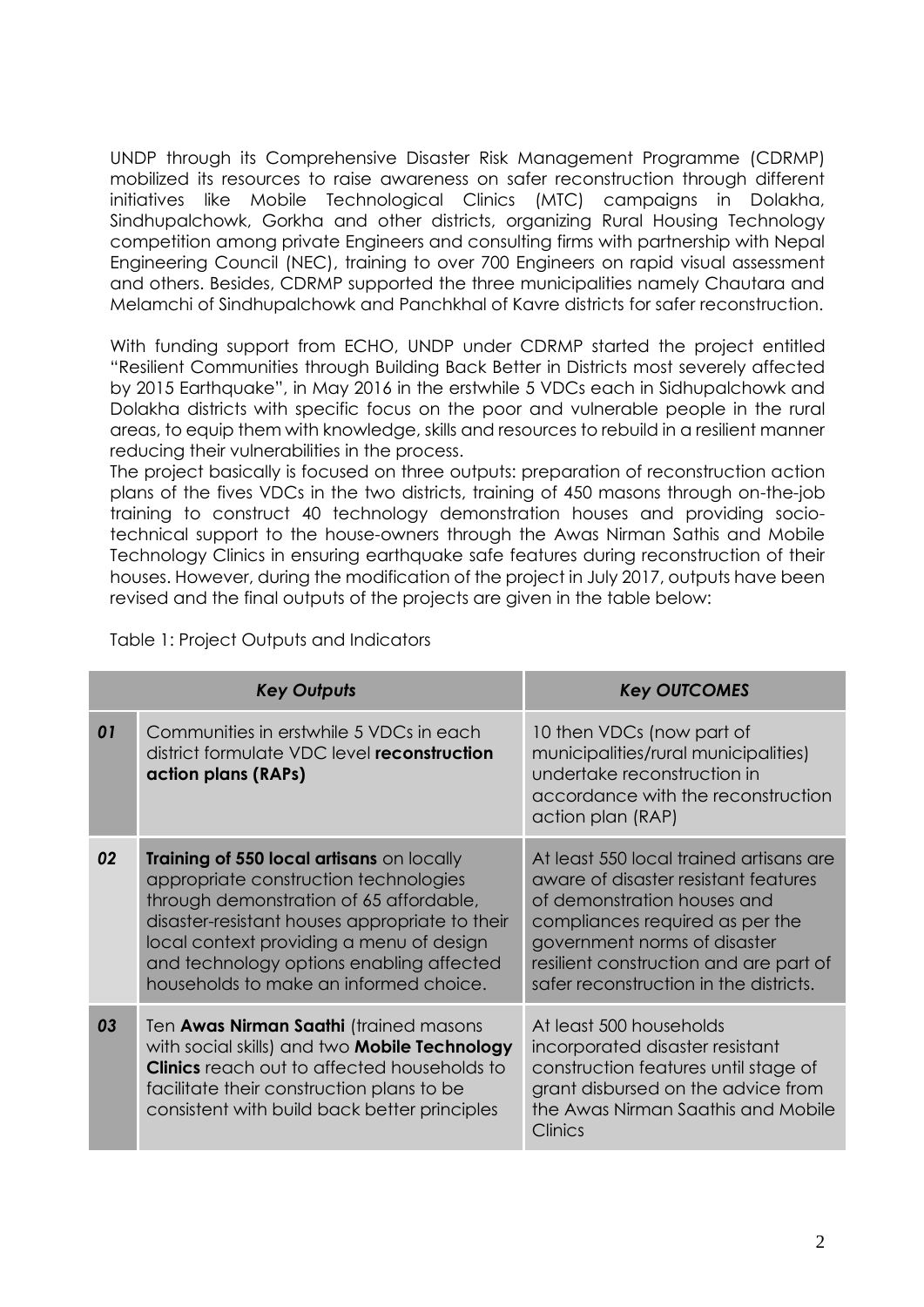### **Project Location, Beneficiaries, Duration and Budget:**

The project is being implemented in four wards of Sangachok-Gadhi Chautara Municipality (earlier Kubhinde and Irkhu VDCs) and in six wards of Indrawati Rural Municipality (earlier 3 VDCs namely Bhotsipa, Sipapokhare and Badegaun) in Sindhupalhcowk district and in four wards of Charikot Municipality (earlier two VDCs namely Boch and Lankuridanda) and six wards of Shailung Rural Municipality (earlier three VDCs namely Fasku, Katakuti, and Magapauwa)

Total of 11,052 households/families affected by the 2015 EQ are the beneficiaries of the project. However, the number of beneficiaries vary with the specific objectives. More specifically, these 11052 are the beneficiaries of all the activities of the project i.e. Technology Demonstration Houses, Reconstruction Action Plans, trained artisans (masons/carpenters) and awareness raising through MTCs and Awan Nirman Saathi.

The project commenced in May 2016 with its end date of August 2017. Later on, the project was extended on no-cost extension basis till the end of Dec 2017. Thus, total duration of the project is 20 months between May 2016 to Dec 2017. The total approved budget for the project is 956,750 EUROS.

#### **Overview of the Project Implementation and Updates on Results:**

#### Implementation Approach:

Project Executive Board (PEB) co-led by Ministry of Home Affairs and UNDP, is the apex institution to provide strategic directions, key decisions and guidance in project implementation. Project's annual plans and progress are approved by the Project Executive Board of CDRMP. The project works very closely with the Ministry of Home Affairs, Ministry of Agriculture, the Ministry of Population and Environment, the Ministry of Federal Affairs and Local Development and the Ministry of Forests and Soil Conservation to ensure proper coordination and collaborations from central level to local level through their respective district level agencies. This ECHO funded project is also being implemented under the same mechanism. However, being reconstruction focused, other key stakeholders include National Reconstruction Authority (NRA), Department of Urban Development and Building Construction (DUDBC) and ECHO's country portfolio in Nepal.

At the district level, the project activities are being implemented with close coordination with District Disaster Relief Committee (DDRC) chaired by Chief District Officer (CDO), District Coordination Committee (DCC – earlier DDC), National Reconstruction Authority's district unit, DUDBC's district unit and other stakeholders supporting the overall reconstruction process in the districts.

Human Resource Mobilization: Overall management of the ECHO funded project falls under CDRMP's administrative and financial management. CDRMP's regular staff (National Programme Manager, Senior Project Officer, Project Officer- M&E/KM/GESI, Admin/Finance Officer and drivers) are supporting the project implementation. However, there is separate ECHO team at center (Project Coordinator and Admin/Finance Assistant) and district teams (one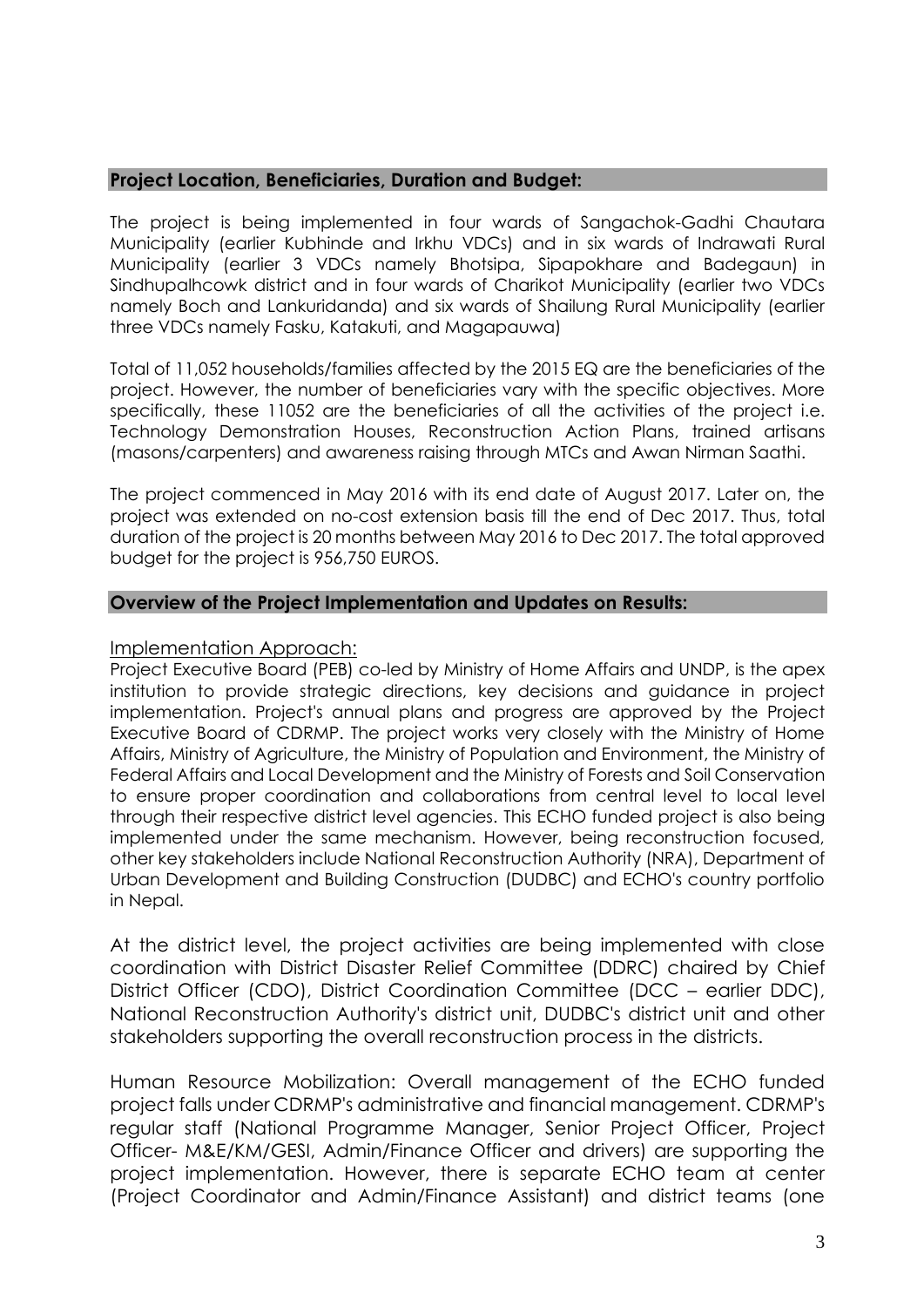team comprising of District Project Officer, District Engineer and Senior Social Worker in each of the two districts). The district team is mainly responsible for effective and efficient implementation of project activities with close coordination with the district level stakeholders. The district teams in each district are supported through a team of junior staff (Junior Engineer, Overseer/Sub-Engineer, Awas Nirman Saathi- trained masons, Community Mobilizers) for delivering the project outputs. In order to better manage these junior staff in the field, CDRMP hired two local NGOs namely SUK-Nepal in Sindhupalchowk and DJSS in Dolakha. The main responsibility of these NGOs is to effectively manage the junior staff administratively. However, in the later period (during Aug-Sep 2017), few software activities were also attached to these organizations, those include local level coordination and hand over meetings/workshops.

# **Updates on Results as of Sep 2017: Key Achievements:**

The indicative major achievements of the project under its different outputs are given below:

# **Reconstruction Action Plan (RAP)**

- Reconstruction Action Plans for all the 10 project VDCs have been prepared and handed over to the respective local authorities (ward level).
- RAP, being a dynamic document, is being updated on monthly basis in coordination with the local stakeholders (house-owners, Municipality/rural municipalities)

# **Technology Demonstration Houses (TDHs):**

- Total of 40 TDHs, 4 each in each of the 10 VDCs, have been constructed. Additional 25 TDHs (added for extension period) are ongoing, 15 in Dolakha and 10 in Sindhupalchowk.
- 421 local artisans (masons and carpenters) have been trained through On-the-Job-Trainings (OJTs) integrated as part of construction process of these TDHs. Around 129 artisans are planned to be trained in the extension period to reach the total target of 550 masons.
- Over 5000 house-owners have been oriented at key stages of TDHs construction.

# **Technical Facilitation to House-owners for safer reconstruction**

- Out of 500 target House-owners who build their houses with direct technical facilitation through project's Awas Nirman Saathi, around 400 house-owners have been technically supported from start to completion of their houses.
- Of all the 11052 HHs of the ten VDCs as target households for awareness raising, around 15000 households have been reached through MTC campaigns and househouse visits by ANSs.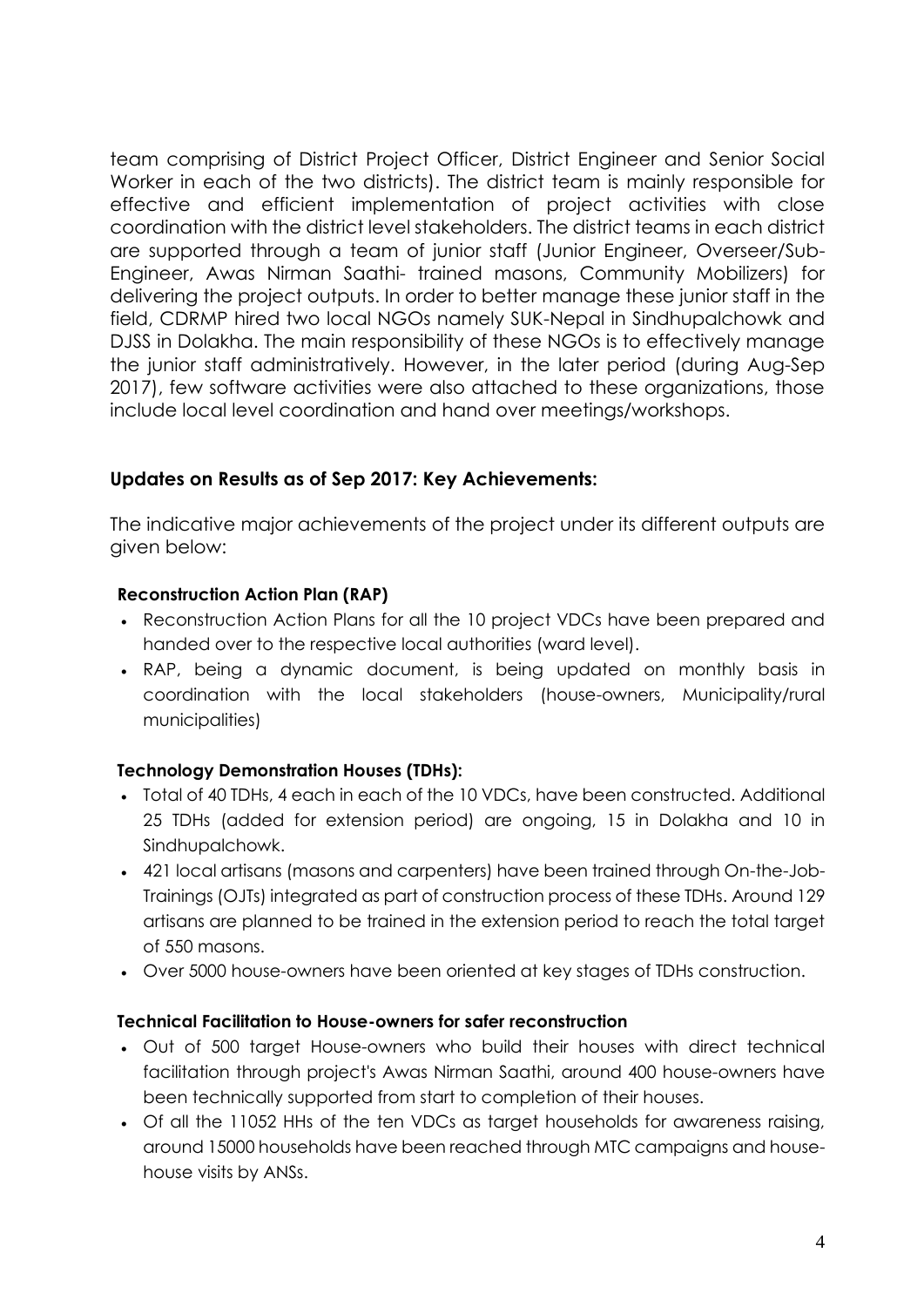### **Objectives of the Final Review:**

The purpose of this review is to assess the results (expected outputs and outcomes of the project as mentioned above in major four areas: Reconstruction Action Plans (RAPs) are owned by the local authorities (gaunpalikas/nagarpalikas) and RAPs are supporting in local reconstruction, TDHs are demonstrative for local people and house-owners are adopting the housing typologies, the trained artisans (masons/carpenters) have proper skills on the rural housing technologies and are supporting reconstruction in the districts, and public/house-owners of project areas have better understanding and awareness for constructing safer houses. The specific objectives are:

- To assess usefulness of the Reconstruction Action Plans (RAPs) in facilitating the reconstruction in the project VDCs (now respective gaunpalikas/nagarpalikas) and their potential as effective community-based instruments by Gaupalikas/ Ward members to guide reconstruction works.
- To assess TDHs constructed under the project in terms of: (I) targeting gender and social inclusion considerations with focus on marginalised community members, (ii) appropriateness of technologies: hazard resistance, cost effectiveness, replicability, use of local materials, and participation of the house owners. To assess the usefulness of TDH in technology transfer to the communities and artisans.
- To assess effectiveness of OJT for local artisans during TDH construction and posttraining status of trained artisans supporting local reconstruction process.
- To assess role of socio-technical facilitations by the project through Aawas Nirman Saathi, Mobile Van Technological Clinics (MTCs), community mobilizers and technical staff in reconstruction process particularly the evidence-based feedback from the community stakeholders.
- To recommend for appropriate mechanisms/approaches for strengthening ownership by the local authorities and identifying potential learning for larger reconstruction process led by the Government of Nepal/ NRA.

# **Scope of Work:**

The proposed review will include the in-depth assessment of design, delivery with focus on the results of the initiatives/activities delivered by the project. Though the scope of this review is not intended as an evaluation, it is intended to document and assess the results with reference to relevancy, efficiency, effectiveness and sustainability criteria of evaluation. In addition, the review should indicate if the produced results are in the right direction towards facilitating the reconstruction effort of the Government of Nepal/NRA in the project areas.

The review could adopt the following indicative criteria: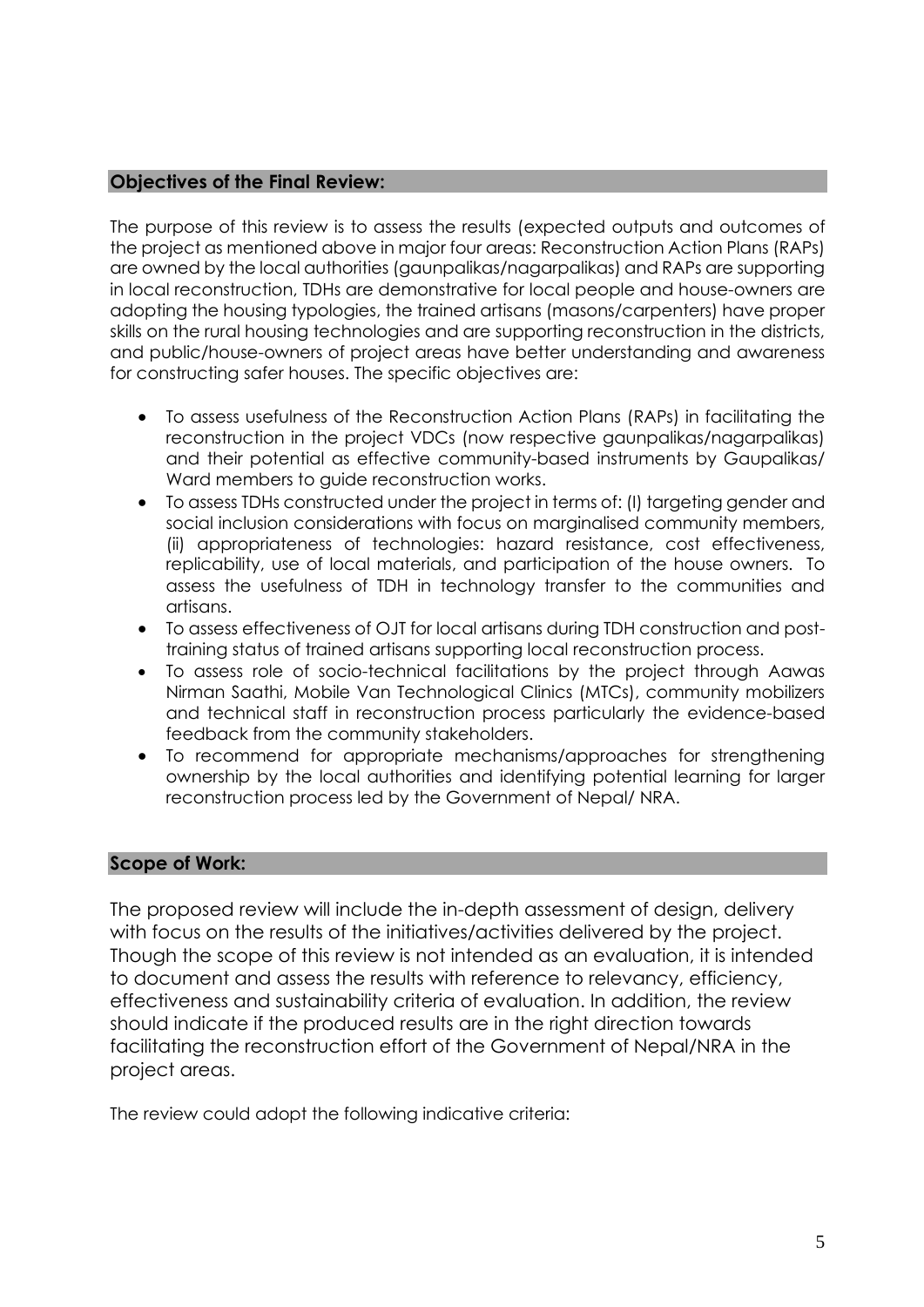| <b>Criteria</b>      | <b>Review Questions</b>                                                                                                                                                                                                                                                                                                                                                                                                                                                                                                                                |  |  |  |  |
|----------------------|--------------------------------------------------------------------------------------------------------------------------------------------------------------------------------------------------------------------------------------------------------------------------------------------------------------------------------------------------------------------------------------------------------------------------------------------------------------------------------------------------------------------------------------------------------|--|--|--|--|
| Relevance            | How relevant was the overall design and approach of the<br>$\bullet$<br>project?<br>How relevant were the different activities planned by the<br>project?                                                                                                                                                                                                                                                                                                                                                                                              |  |  |  |  |
| <b>Effectiveness</b> | To what extent the project activities were delivered<br>$\bullet$<br>effectively in terms of quality, quantity and timing?<br>How the project approach was effective from the<br>$\bullet$<br>perspective of 'Inclusion' - particularly focus on gender and<br>social inclusion of the marginalized and the poor through<br>technology transfer, reconstruction action planning and<br>training.<br>What were the lessons at initial stage and how were<br>feedback/learning incorporated in the subsequent process<br>of planning and implementation? |  |  |  |  |
| Efficiency           | How efficiently were the resources including human and<br>$\bullet$<br>material resources used to achieve the above results?                                                                                                                                                                                                                                                                                                                                                                                                                           |  |  |  |  |
| Sustainability       | What are the sustainability aspects of the project?<br>$\bullet$<br>What are the plans or approach of the local authorities/RAP<br>$\bullet$<br>committees that ensure the initiatives will be continued after<br>the project ends?                                                                                                                                                                                                                                                                                                                    |  |  |  |  |
| Impact               | How do the initiatives indicate that intended impact will be<br>$\bullet$<br>achieved in the future?                                                                                                                                                                                                                                                                                                                                                                                                                                                   |  |  |  |  |

# **Methodology:**

The review should follow the mix of qualitative and quantitative process and methodologies. The following methodological steps should be followed at the minimum by the review team. Robust and reliable methods and approaches are expected to be detailed in the technical proposal. The methodological steps could include:

- Desk review: review of project document/proposals, project's interim progress report, project modification document, other relevant documents.
- Consultations with UNDP/CDRMP programme staffs, officials of NRA/DUDBC, local authorities (Municipalities, Rural Municipalities) of the project areas, district units of NRA and DUDBC in Sindhupalchowk and Dolakha, DAO, DCC as per the need.
- Field observations, interactions (structured, semi-structured) and consultations with the beneficiaries (TDH owners, house-owners), RAP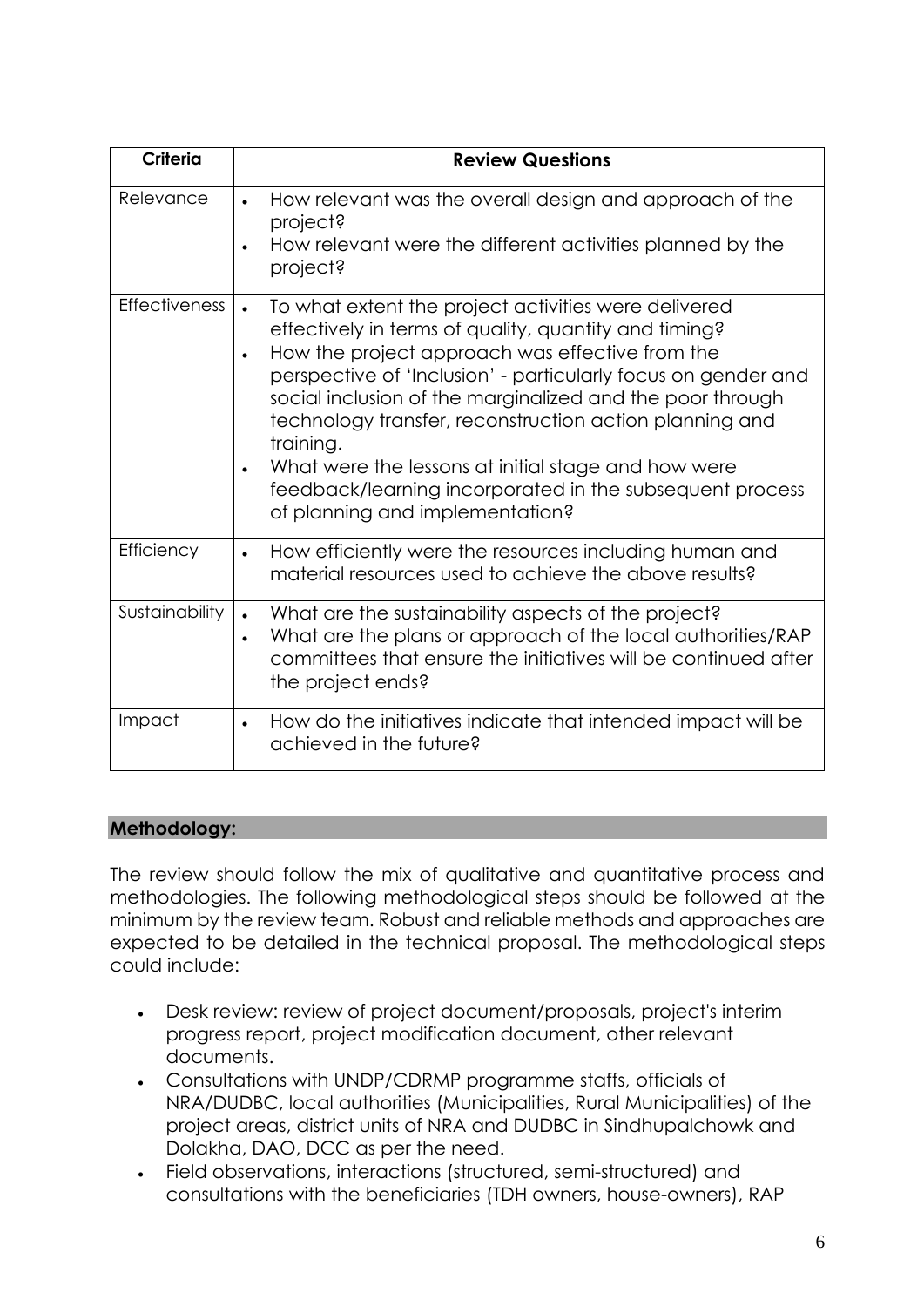committees

- Data collection, analysis, results interpretation and draft report preparation followed by a presentation to CDRMP and concerned government agencies
- Finalization and submission of reports with all relevant data (both raw and refined)

The process/steps mentioned above should ensure that the most appropriate and relevant data are gathered for the above-mentioned objectives. Based on the analysis and findings, the recommendations should be provided for future direction of the initiatives.

The consultant will have to submit the final full report in English. The structure and content of the report should meet the requirements of the UNDP Monitoring and Evaluation Policy, this will be finalized during the inception phase.

# **Expected Deliverables/Outputs:**

The main output expected from this review is to have a consolidated review of project results i.e. outcomes and outputs assessed towards intended impact and sustainability.

# **Deliverables Schedule**

|                                |        | Time frame (15th Dec'17-15th Jan'18) |                 |                 |                 |
|--------------------------------|--------|--------------------------------------|-----------------|-----------------|-----------------|
| <b>Deliverables</b>            | # Days | 3rd                                  | 4 <sup>th</sup> | 1 <sup>st</sup> | 2 <sub>nd</sub> |
|                                |        | week                                 | week            | week            | week of         |
|                                |        | οf                                   | οf              | <b>of</b>       | Jan'18          |
|                                |        | <b>Dec'17</b>                        | <b>Dec'17</b>   | Jan'18          |                 |
| inception report<br>1.<br>An   | 2 days |                                      |                 | 1st week        |                 |
| reflecting detailed work       |        |                                      |                 | оf              |                 |
| plan, review methodology       |        |                                      |                 |                 |                 |
| including review framework     |        |                                      |                 |                 |                 |
| and tools (questionnaires,     |        |                                      |                 |                 |                 |
| guiding questions, checklists  |        |                                      |                 |                 |                 |
| all details)<br>and<br>and     |        |                                      |                 |                 |                 |
| Presentation on the same.      |        |                                      |                 |                 |                 |
| 2. Submission of preliminary   | 7 days |                                      |                 |                 |                 |
| findings with presentation     |        |                                      |                 |                 |                 |
| after all consultations, field |        |                                      |                 |                 |                 |
| visits                         |        |                                      |                 |                 |                 |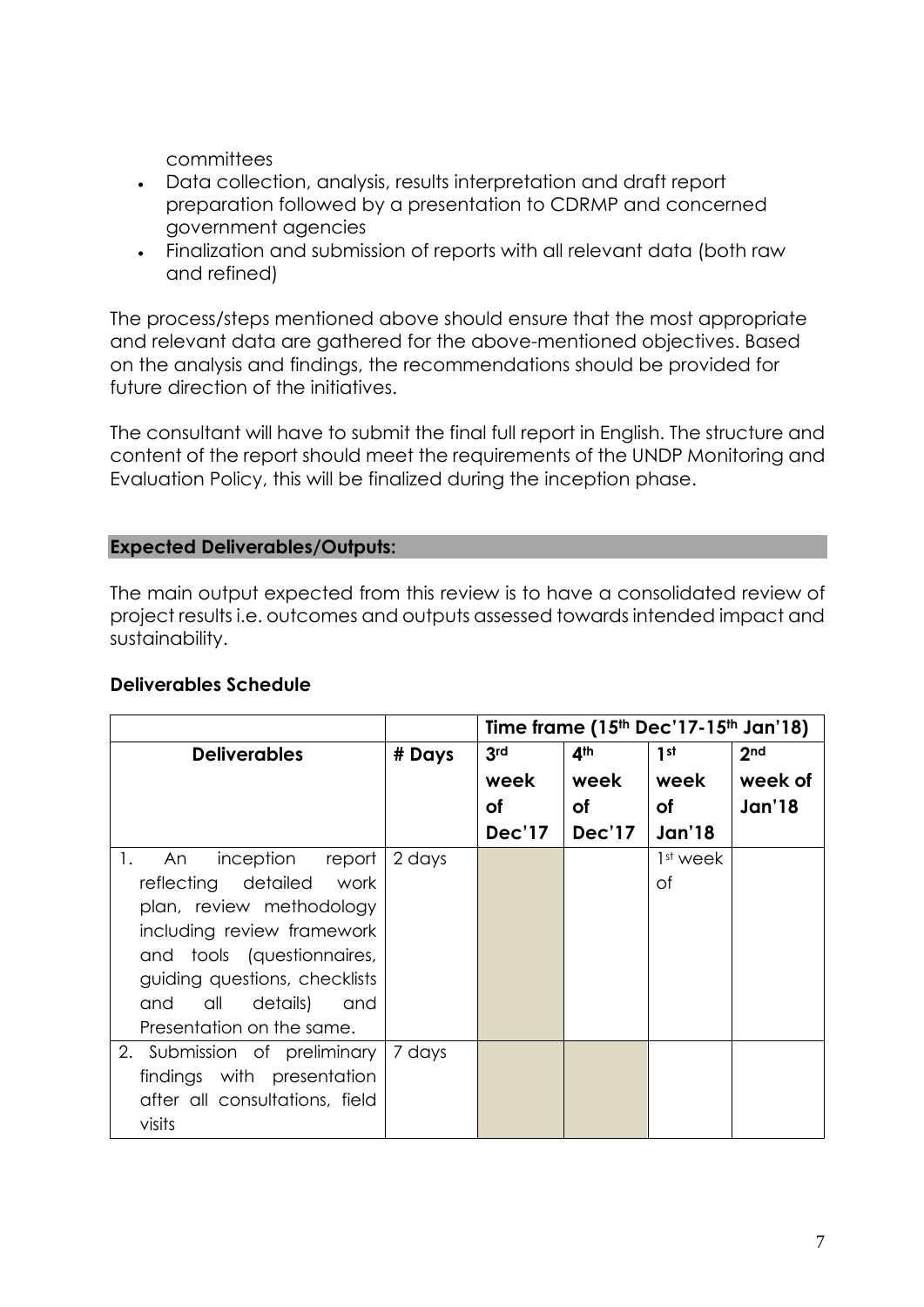| 3. Submission of a draft review          | 4 days |  |  |
|------------------------------------------|--------|--|--|
| including<br>report                      |        |  |  |
| presentation.                            |        |  |  |
| 4. Submission of a final report   2 days |        |  |  |
| incorporating comment                    |        |  |  |
| /feedbacks on the draft                  |        |  |  |
| report. Full Report in English           |        |  |  |
| with summary in Nepali                   |        |  |  |

### **Duration**

15 days spread over in the month of November 2017.

### **Duty Station, Travel**

Kathmandu with travel to project districts: Sindhupalchowk and Dolakha districts.

### **Institutional Arrangements:**

The review consultant will work under the overall guidance of ACD of UNDP-EEC&DRM Unit, and under direct supervision of CDRMP Programme Manager, Programme Analyst, EECDRM, Project Coordinator-ECHO, Sr Project Officer – NBC/RSLUP and advisers/experts engaged in the project. Programme Officer-M&E and Communication/KM will be focal point for the review team for carrying out this task. The review team will work independently in terms of technical aspects of the review.

### **Reporting Requirements:**

The consultant will submit reports as follows:

- Inception Report with presentation
- Preliminary findings with presentation
- Draft report
- Final report (full report in English and summary in Nepali)

However, the review consultant will update about the progress of the work via e-mail on weekly basis to ECHO Project Coordinator and Project Officer- M&E of CDRMP.

# **Requirements: Expertise and Qualification:**